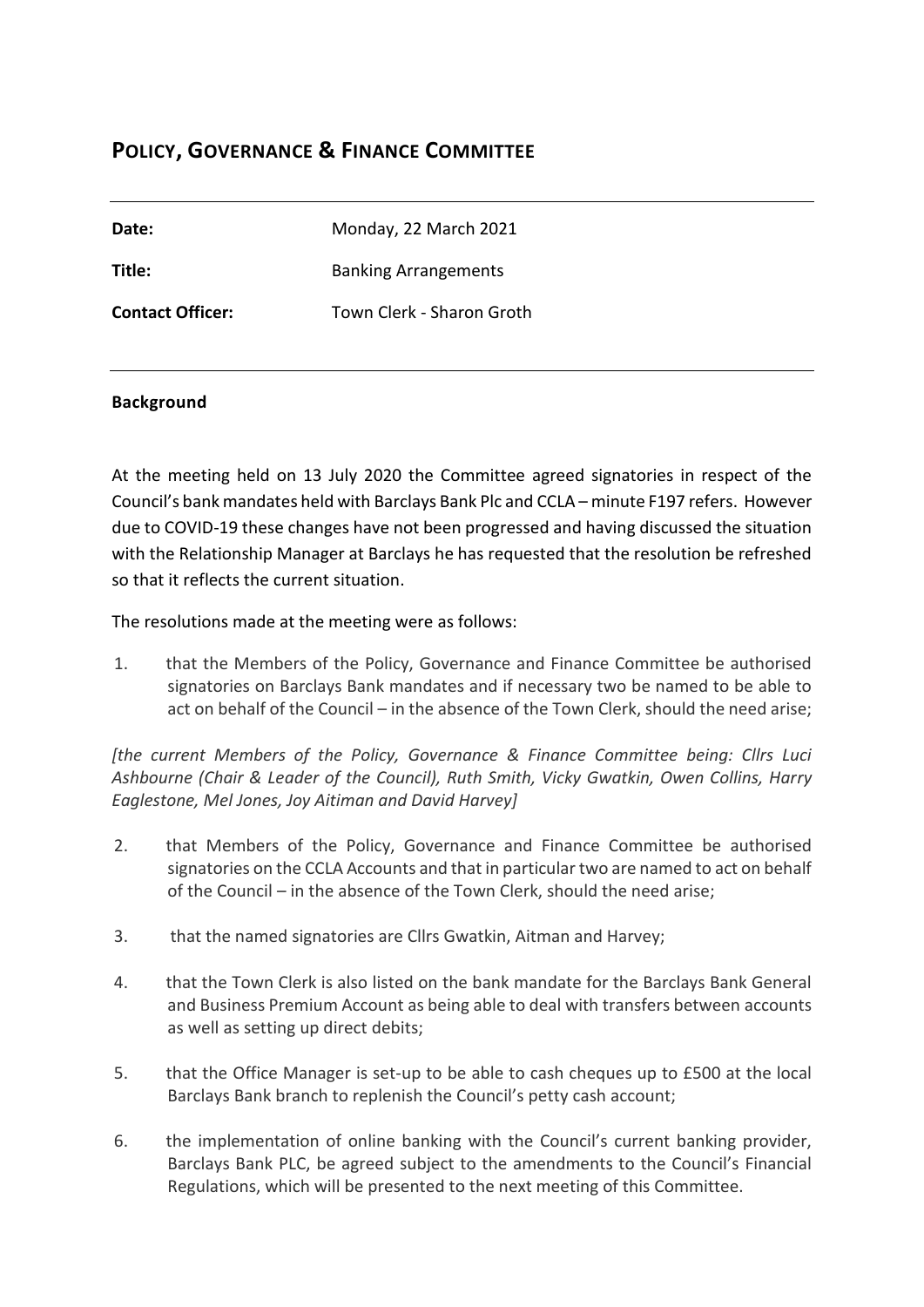# **Current Situation**

The above should be amended to reflect the changes in personnel, especially with a new Finance Officer hopefully joining the team fairly soon, and the Officer Manager now designated as the Deputy Town Clerk.

Members may wish to also make the Deputy Town Clerk a cheque signatory/or give him authorisation rights in respect of operating the internet banking.

# **Financial Regulations**

Whilst the locum Finance Officer began redrafting the Council's financial regulations to incorporate the new controls of internet banking, the Town Clerk is keen that the new Finance Officer is integral to setting up new systems and therefore will leave them to review and present the revised Financial Regulations in due course.

### **Environmental impact**

Having declared a Climate Change Emergency at its Council meeting on 26 June 2019 – with this in mind Councillors should have due regard to the environmental impact of any decisions they make with regard to its facilities and services it operates.

#### **Risk**

In decision making Councillors should give consideration to any risks to the Council and any action it can take to limit or negate its liability.

With any financial transactions it is important to have the correct controls in place to mitigate any risk of fraud or misappropriation of funds. The Council operates under its own regulations agreed by Council, as well as statute and legislation. Having designated and limited cheque signatories and payment controls in place is paramount.

### **Financial implications**

There are no direct financial implications arising from this report.